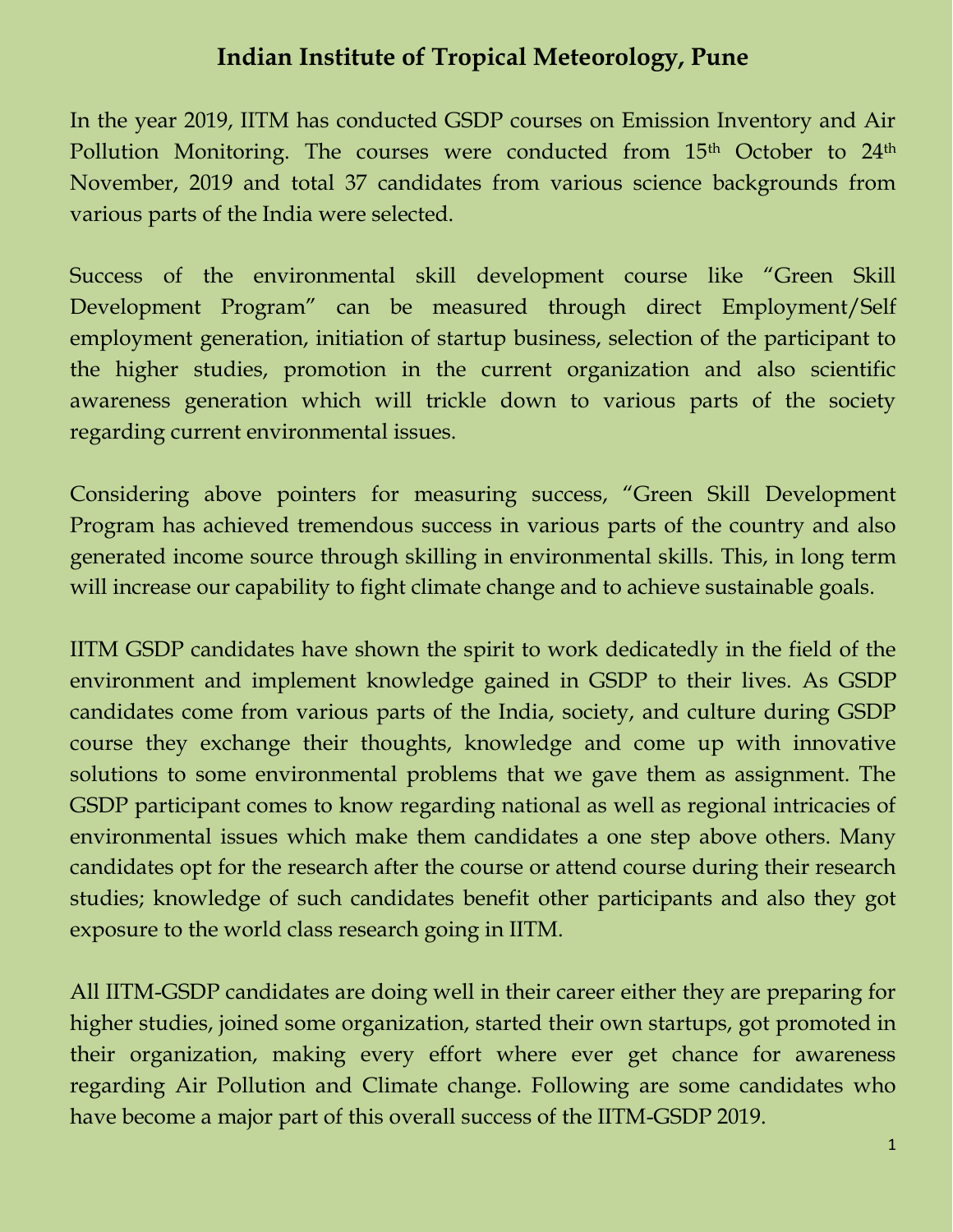

## **Mr. Anbunathan K.: Chief Executive –Sustainability**

He started a startup company, "Green Positive Initiative" under which they provide various environmental solutions esp. in the field of the Air Pollution and Sustainable Development Goals.

Income: ~4,00,000/- PA

#### **Mr. Vemula Varaprasad: J.R.F.CSIR-UGC**

Presently working as Ph.D. Scholar on Air pollution over Andhra Pradesh. Spatial and temporal variations of ambient air pollutants. Using ground and satellite datasets.



Income: 3, 72,000/- PA



## **Mrs. Anjali Sarda: Founder -SCICHEM**

Started her own business of supply of all Laboratory chemicals, instruments etc. for educational as well as research institute after completion of the course.

Income: ~2,00,000/- PA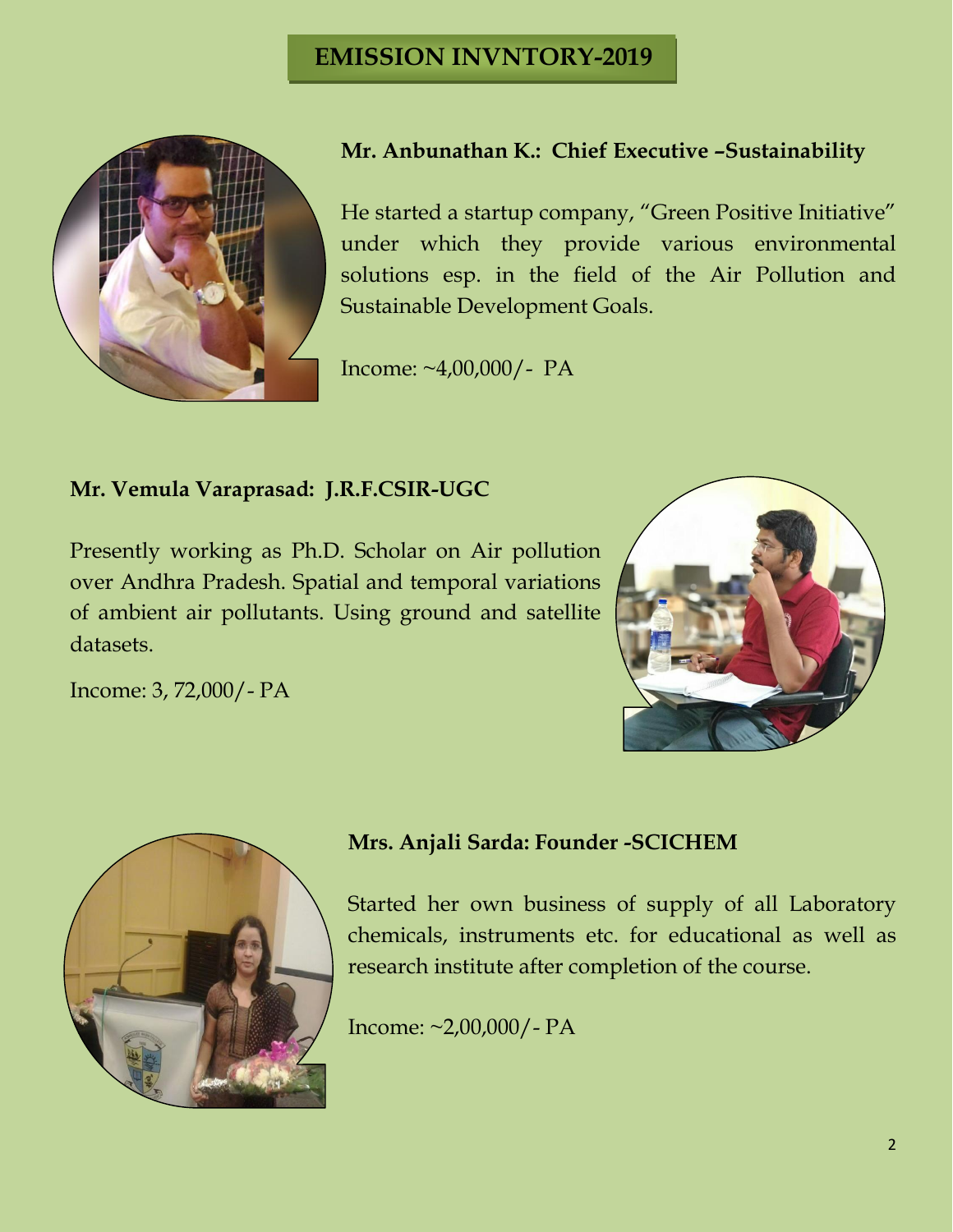#### **Mr. Dhananjay Laxmanrao Dhekale: GIS Trainee**

He had joined SGI India Pvt. Ltd. as GIS Trainee after completion of the course.

Income: Rs. 1,44,000/-PA





## **Mrs. Mansi Desai: Visiting faculty at University of Pune**

She had completed her PhD work and in environmental sciences and after GSDP she started to teach to masters students as Guest faculty in Savitribai Phule Pune University, Pune.

Income: 2, 40,000/- PA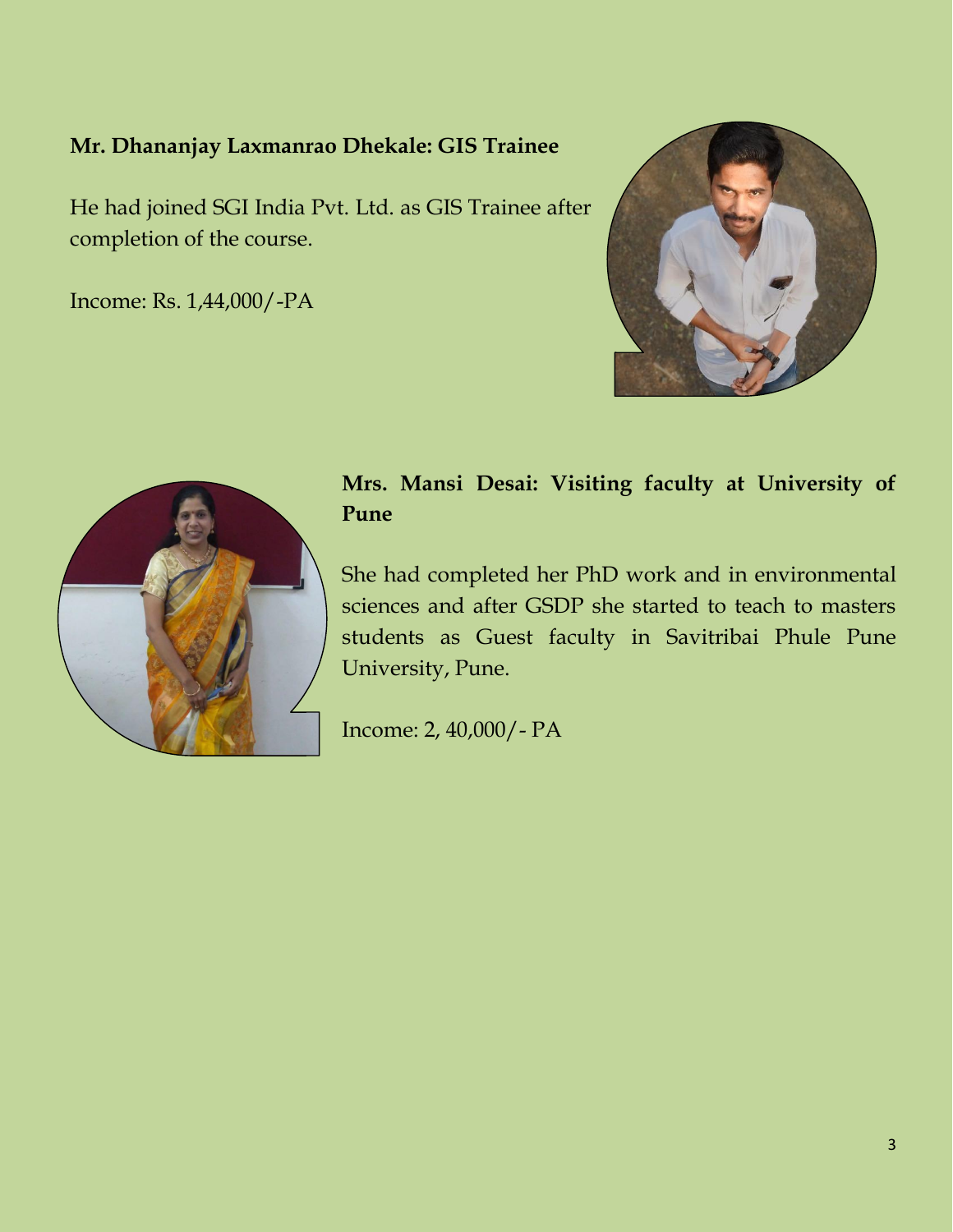

#### **Ms. Ashwini Hanmante: Project Assistant II , NEERI**

She has joined CSIR-NEERI, Mumbai as Project Assistant level II and currently working on various environmental projects.

Income : 3,72,000/- PA

#### **Ms. Mugdha Lonkar: Project Assistant II, NCL, Pune**

She has topped the Air Pollution Monitoring course. Currently she is working with CSIR-NCL as Project Assistant II on skill development program. She is also actively working 'Nanda Ghunghti Group' which is working on creating awareness about sustainable lifestyle which emphasize on making small changes in daily life to achieve sustainable lifestyle. We publish 'Warli Comics'.



#### **<https://www.facebook.com/Nandaghunghti/>**

Income: 3,00,000/- PA



#### **Ms. Pooja Dhankude: Campaigner**

She is bright and sincere participant who got second rank by the margin of only 0.2 % in GSDP course. After completing the course she joined Greenpeace as campaigner.

Income: 2, 40,000/- PA